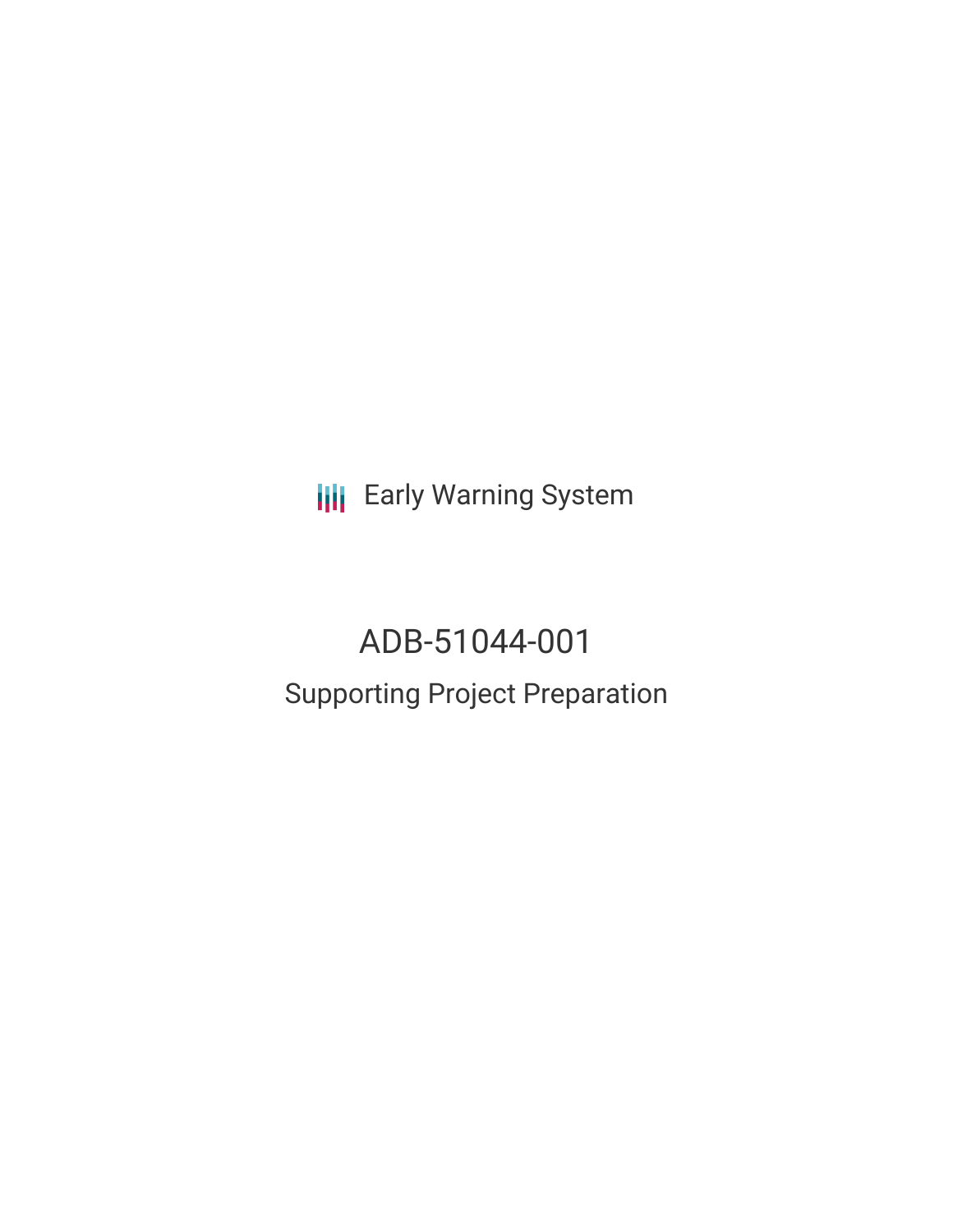## **Quick Facts**

| <b>Countries</b>               | China                                                                                              |
|--------------------------------|----------------------------------------------------------------------------------------------------|
| <b>Specific Location</b>       | Nation-wide                                                                                        |
| <b>Financial Institutions</b>  | Asian Development Bank (ADB)                                                                       |
| <b>Status</b>                  | Active                                                                                             |
| <b>Bank Risk Rating</b>        | U                                                                                                  |
| <b>Voting Date</b>             | 2017-12-05                                                                                         |
| <b>Borrower</b>                | People's Republic of China                                                                         |
| <b>Sectors</b>                 | Education and Health, Finance, Industry and Trade, Infrastructure, Transport, Water and Sanitation |
| <b>Investment Type(s)</b>      | <b>Advisory Services</b>                                                                           |
| <b>Investment Amount (USD)</b> | $$3.85$ million                                                                                    |
| <b>Project Cost (USD)</b>      | \$4.20 million                                                                                     |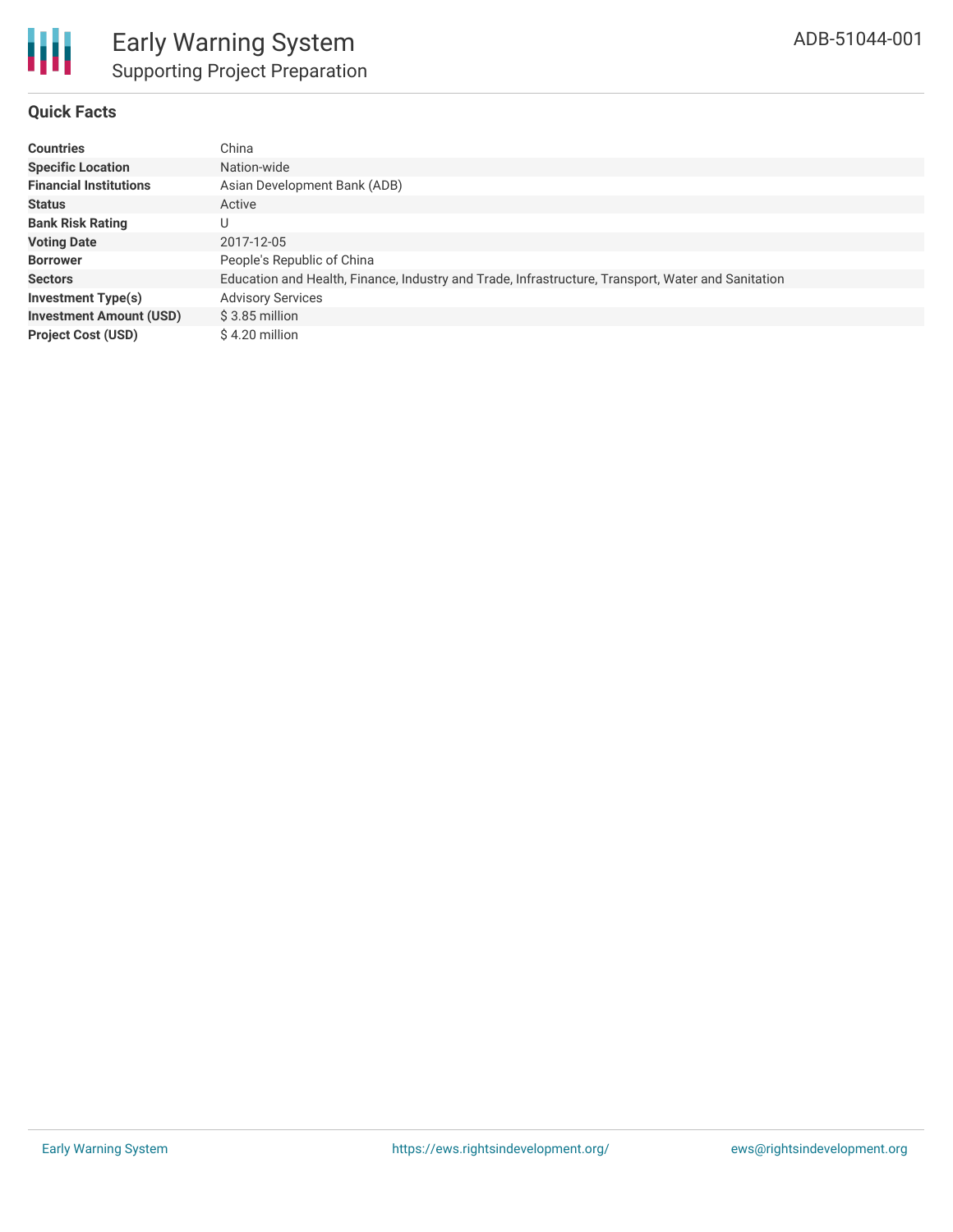

## **Project Description**

According to the bank document, the project as the transaction technical assistance facility (the F-TrTA) will provide project preparation support to a series of ensuing projects, comprising the Green Finance Catalyzing Facility (GFCF), the public-private partnership (PPP) Demonstration II for elderly care (EC), the Jilin Yanji Urban Development, and the Multimodal Passenger Hubs Development.

All ensuing projects involve investments in green and low carbon infrastructure and elderly care, key strategic priorities for both the government and ADB. This F-TrTA is listed in the country operations business plan (COBP), 2017- 2019, for the People's Republic of China (PRC).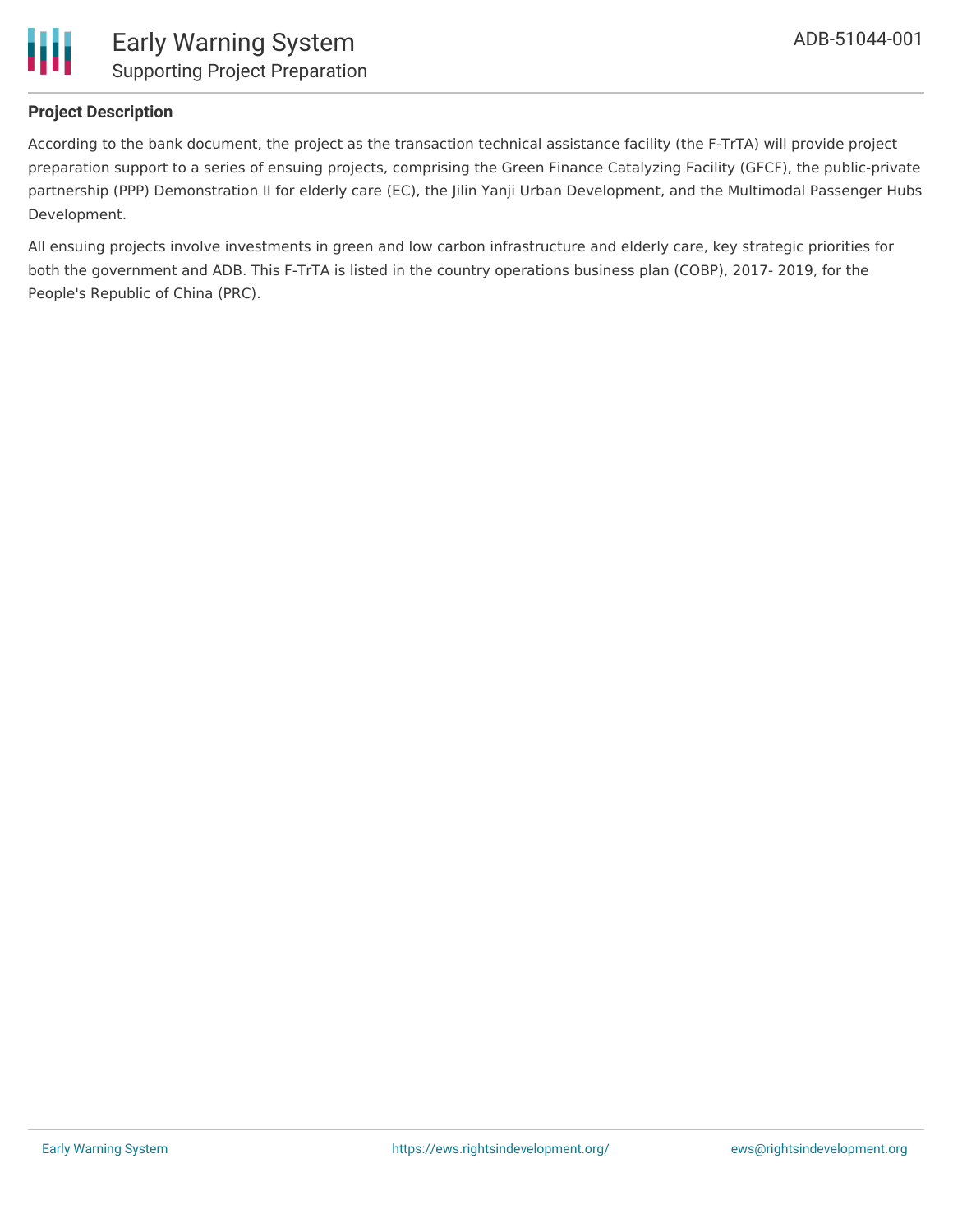# **Investment Description**

Ш

Asian Development Bank (ADB)

## **TA 9437-PRC: Supporting Project Preparation**

Technical Assistance Special Fund US\$ 1.30 million

# **TA 9437-PRC: Supporting Project Preparation (Supplementary)**

Technical Assistance Special Fund US\$ 2.05 million

# **TA 9437-PRC: Supporting Project Preparation (3rd Supplementary)**

Technical Assistance Special Fund US\$ 0.34 million

**Cofinancing** US\$ 0.5 million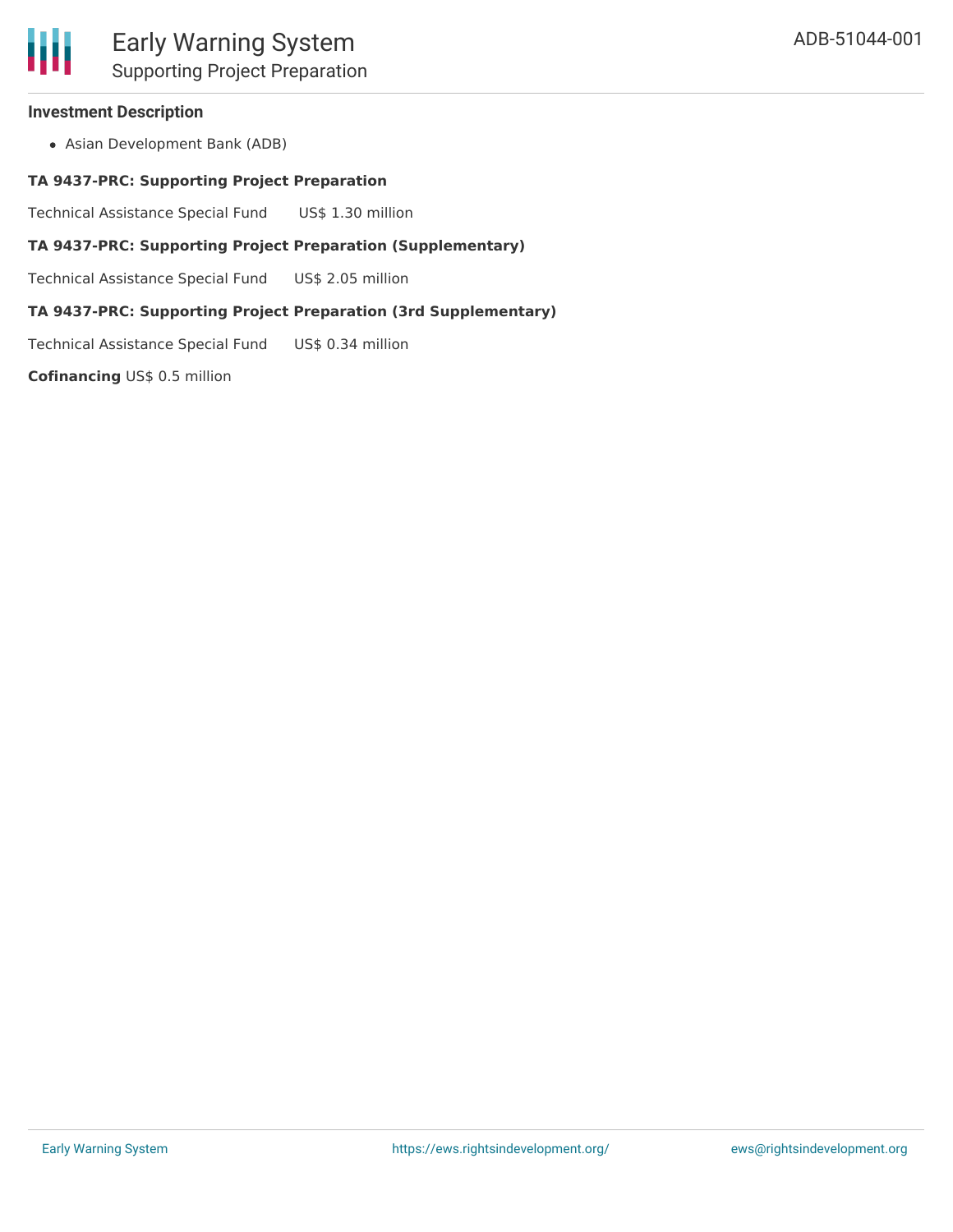## **Contact Information**

**Responsible ADB Division** PRC Resident Mission

#### **Executing Agencies**

#### **Asian Development Bank**

6 ADB Avenue, Mandaluyong City 1550, Philippines

\*There is no further information being revealed at this stage of the project\*

#### **ACCOUNTABILITY MECHANISM OF ADB**

The Accountability Mechanism is an independent complaint mechanism and fact-finding body for people who believe they are likely to be, or have been, adversely affected by an Asian Development Bank-financed project. If you submit a complaint to the Accountability Mechanism, they may investigate to assess whether the Asian Development Bank is following its own policies and procedures for preventing harm to people or the environment. You can learn more about the Accountability Mechanism and how to file a complaint at: http://www.adb.org/site/accountability-mechanism/main